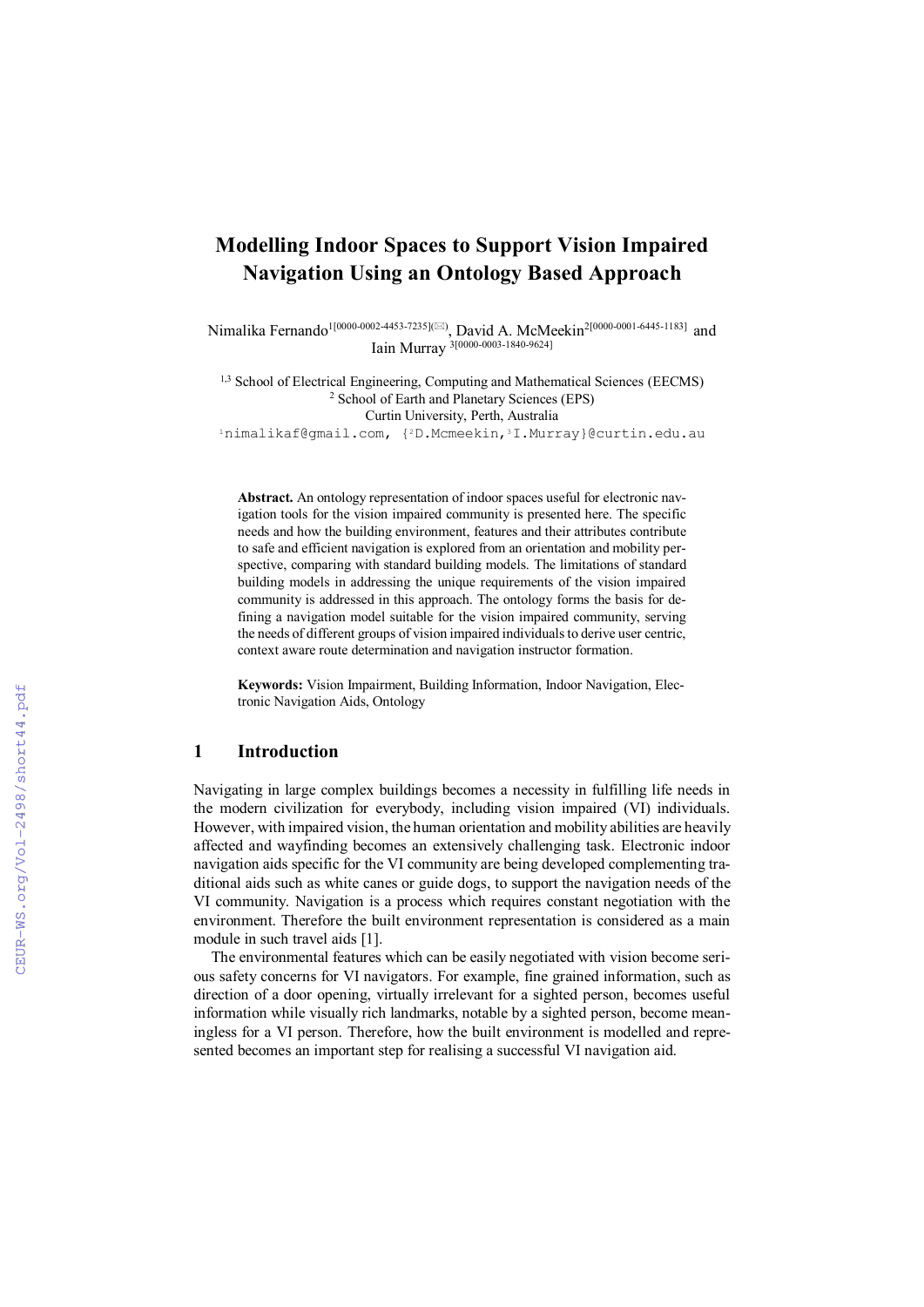Though common building models support general navigation needs, they have limitations related to VI navigation; the type of features modelled may not capture required information such as barriers or landmarks; the level of detail would not be enough for safety concerns; the representations may not suitable for satisfying VI mobility needs. In the absence of properly defined knowledge on building information requirements for VI navigation, this work defines a VI indoor space ontology aimed at providing a sufficient level of information for navigation models and navigation tools.

## **2 Background and Related Work**

The concepts of building are well documented from a construction and architectural point of view via national building codes (ex: Australian building codes [2]) and comprehensive standards such as industry foundation class (IFC) [3]. There are two Open Geopatial Consortium (OGC) standards, CityGML[4] and IndoorGML[5], related to building information. The former is for modelling city information which defines cities with five levels of details (LODs) and LOD4 is providing a means to represent indoor environment features. Instead of looking at the building from an architectural point of view, IndoorGML[5] looks at the building from a navigational point of view and the indoor space is semantically defined as cell spaces and cell boundaries. Open Street Maps (OSM), a leading crowd source map data platform, supports indoor data modelling though it is not used as widely as their outdoor data [6].

An example of how IndoorGML can be extended for VI navigation is presented as a use case in [7], where landmarks are attached to edges to provide navigation instruction. Accessible BIM modelling [8] and building constructs classification for VI navigation [9] are some approaches adopted by researches to solve the VI navigation building information modelling problem. [10] compares three different specifications about taxonomies for environmental semantic information and, with a user study, highlight that information requirement can greatly vary across users.

Ontologies are an effective approach to represent the knowledge of a domain using objects, relationships and descriptions so it can be used by different resources, perform semantic queries on the information and infer new knowledge. There are studies on using an ontological approach in general navigation modelling [11] and vision impaired navigation [12, 13] as well.

## **3 Methodology**

Skills, techniques and guidelines, collectively called Orientation and Mobility (O & M) guidelines are a key resource for a VI individual in learning independent navigation skills. Therefore, first, the information required from the environment in VI navigation activity is identified from the O  $\&$  M point of view. For that the O  $\&$  M domain is explored, referring to standard O & M guidelines [14, 15], requirements from electronic travel needs proposed by experts in the field [16], research outputs [17, 18] and authors' experiences working with VI individuals. Then, specific building features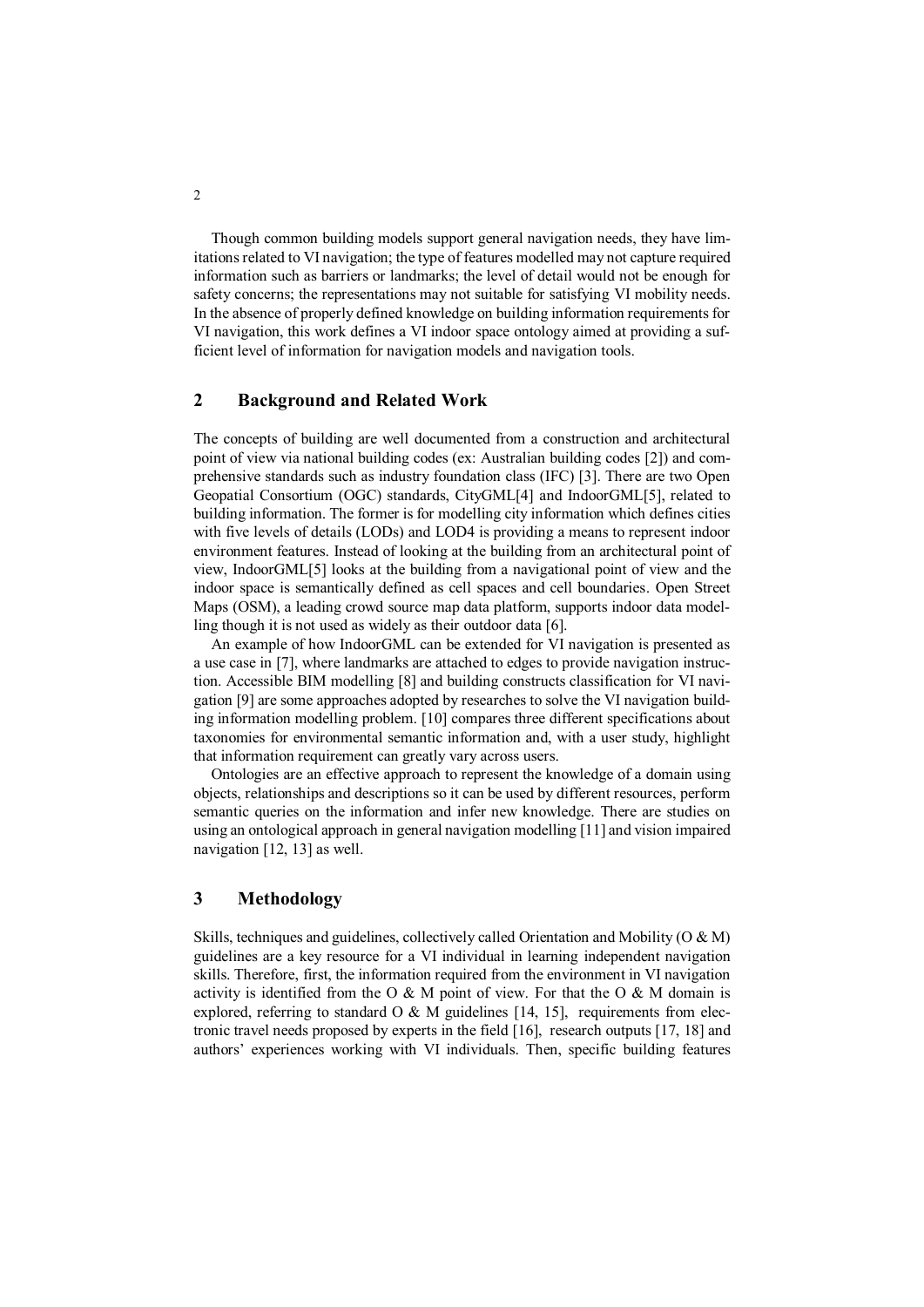which fulfil those requirements are identified by mapping the requirements to the standard building terminology. Third, the identified vocabulary is analysed against the IndoorGML [5], CityGML [4] and indoor OSM [6] to identify how the required information is covered in such specifications and to identify gaps. A conceptualization of the building information requirements is then carried out, based on the previous steps' results and the ontology is derived. Protégé [19] is used for the ontology modelling using the OWL2 language combined with GeoSPARQL [20] standards to represent the geometric nature of the features.

## **4 VI Navigation and Building Information**

#### **4.1 Information Required from a VI Indoor Navigation Tool**

The listing below summarizes the main environmental information expected from a VI navigation tool by a typical VI user as per the  $O & M$  domain.

- 1. Identification of obstacle at front from ground level to head height and over a wide enough area horizontally to cover the width of the traveler's body
- 2. Identification of the nature of the walking path and the surface nature (e.g. slippery, tiled, carpeted etc.) including abrupt elevation changes with safety concerns(e.g. split floors, steps, down stairs )
- 3. Detect objects at sides, including doorways, walls etc. which forms shoreline on either side of the path
- 4. Detect walls at side of the walking areas which can be used for wall training
- 5. Information to know about heading and direction of movement, distant landmarks to support maintaining the course
- 6. Information to allow the traveller to build up a mental map, image, or schema for the chosen route to be followed, including turns and other discontinuities
- 7. Landmarks in immediate surrounding referring to specific building features
- 8. Identification of challenging transit features between floors (e.g. staircases)
- 9. Identification of connecting features within floors such as doors with sufficient details for safely opening

Items 1-3, 5-7 are based on [16] and revised to represent the indoor environment and modern travel aids sensing capabilities. In conventional turn by turn navigation tools for VI users, there is less concern for requirements 2, 4, 6, 7, 9. Obstacle avoidance is integrated in many applications, though the level of details may not be sufficient.

#### **4.2 Building Features Needed for VI Navigation**

Based on the requirements defined above, the building features needed to be modelled are identified and presented in the Table 1. Contrast and light sensitivity also can be reduced with certain forms of vision loss and affects environment sensing hence included. Most of the features identified have architectural meaning but need some additional information explicitly.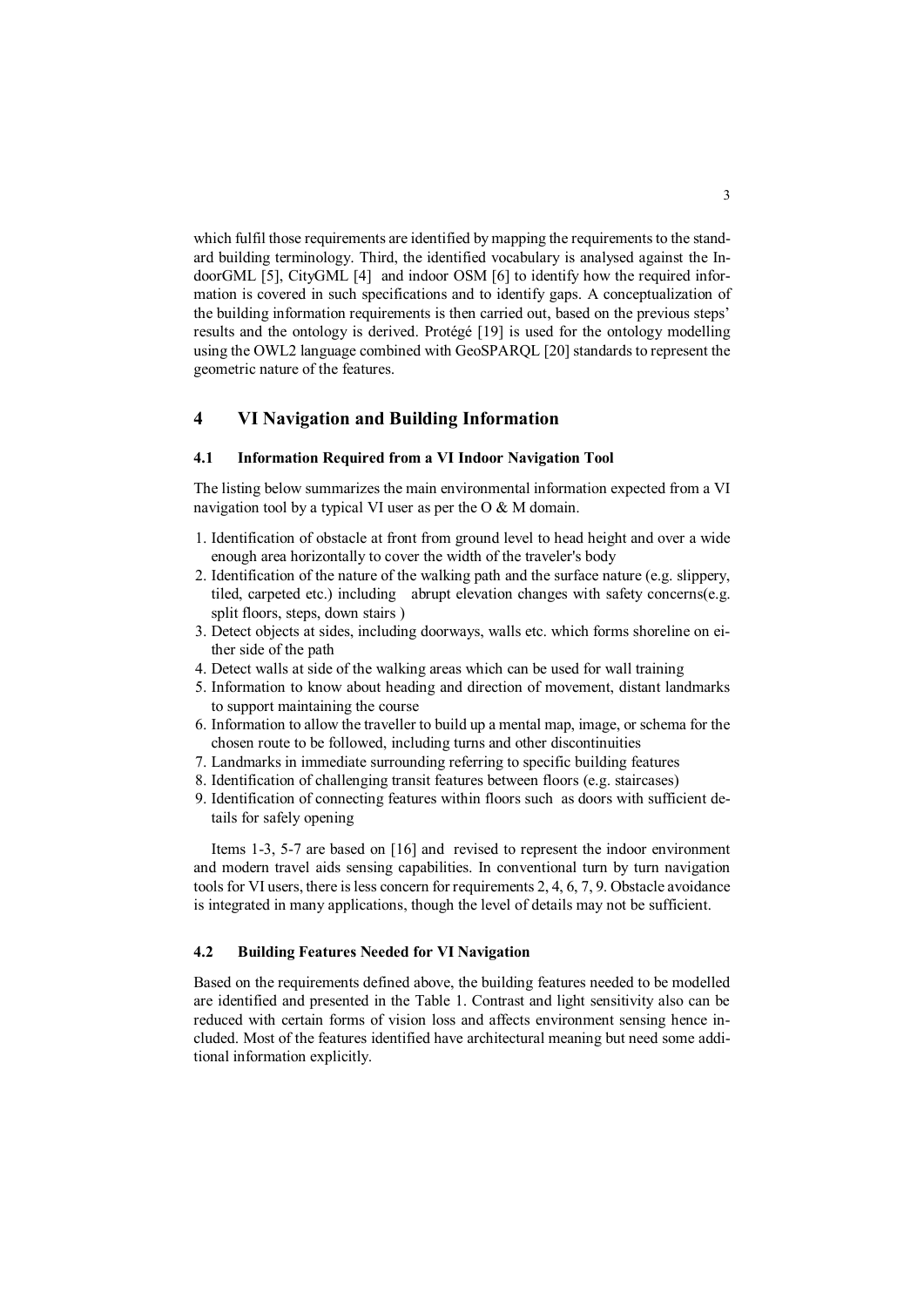**Table 1.** Building Features Useful for VI Navigation Tools from user Perspective

| Requirement in VI terms |                                          | Description                                                                                                                                                                                                    |
|-------------------------|------------------------------------------|----------------------------------------------------------------------------------------------------------------------------------------------------------------------------------------------------------------|
| Possibility to use      |                                          |                                                                                                                                                                                                                |
| 1                       | shorelining techniques                   | Follow the vertical surface adjoin to the walking floor using white<br>cane techniques to maintain walking direction or obstacle checking                                                                      |
| 2                       | Wall-trailing techniques                 | Trail a wall using the cane or hand to obtain parallel line of travel or<br>locate a specific object                                                                                                           |
| Know about              |                                          |                                                                                                                                                                                                                |
| 3                       | fixed or temporary hazards<br>on the way | For safety as well as for landmarks; support cognitive map building<br>also; may prefer to avoid paths cluttered with them                                                                                     |
| 4                       | abrupt elevation changes                 | For safety; split floors, down-stairs etc.need to be notified to avoid<br>injuries                                                                                                                             |
| 5                       | Floor type                               | For safety as well as for landmarks                                                                                                                                                                            |
| 6                       | Escalators                               | Guide dog user would have less preference for escalators                                                                                                                                                       |
| 7                       | elevators                                | User preference would vary                                                                                                                                                                                     |
| 8                       | staircases                               | Strong safety concern; some with higher gradient, unconventional<br>shapes or small width would be difficult to travese; sufficient<br>information to locate the first step and the railing should be provided |
| 9                       | ramps                                    | Ramp, if available, would be preferred over steps; if the gradient is<br>high, it would be difficult to traverse                                                                                               |
| 10                      | large open spaces                        | Normally difficult to traverse and easy to get lost; walking alone the<br>wall would be safer than crossing the open space                                                                                     |
| 11                      | human traffic                            | High level of human traffic may be difficult to negotiate                                                                                                                                                      |
| 12                      | doors and openings                       | Door type can be vary hence how to open them; the opening direction<br>and space needed to open are useful for safety                                                                                          |
| 13                      | food serving places served               | Guide dogs may be distracted with the food smells                                                                                                                                                              |
| 14                      | landmarks                                | Useful for orientation, verifying the path; mental map building                                                                                                                                                |
|                         | a visual landmarks                       | With reduced vision but having some level of light perception;<br>prominent visual landmarks would be detectable;                                                                                              |
|                         | b.tactile landmarks                      | Features which can be sensed via the long cane, a touch of hand, foot                                                                                                                                          |
|                         | c.olfactory landmarks                    | Features which can be smelled and help to differentiate a place                                                                                                                                                |
|                         | d audio landmarks                        | Features which can be heard and help to differentiate a place                                                                                                                                                  |
| 15                      | Contrast levels of a the area            | User preference would vary; high contrast setting would enable<br>functional vision; low contrast areas may affect safety                                                                                      |
| 16                      | Lighting levels of a the area            | User preference would vary; better lighting enable functioning vision                                                                                                                                          |

## **4.3 Conceptualize the Indoor Space for Navigation**

The features identified above are conceptualized based on the idea of VI navigation in the indoor environment. For example, a landmark should be alone the path even to be detected by a tactile mean; a wall should be presented along the navigation path to it to be used for shorelining or wall-trailing.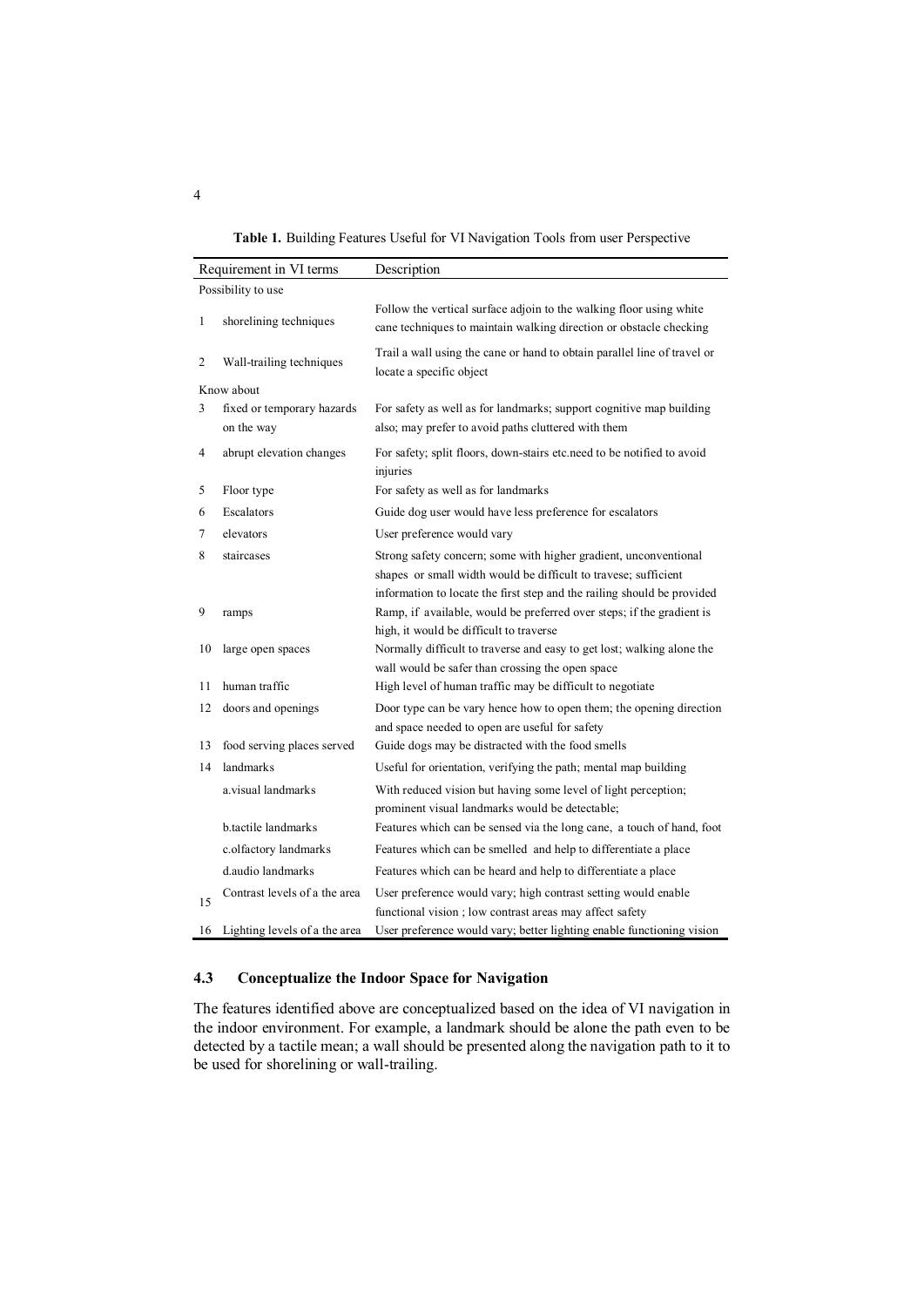The notion of cellular space, which is adopted by IndoorGML [5] is extended to define the navigation spaces for VI community as well. Following the cell subdivision concept of IndoorGML [5], we propose cell sections, which can be created by tessellating cell space to smaller cells in a separate VI navigation layer. Then for a corridor, it would be possible to identify several cell sections, where some are adjoining to walls and some not. By this conceptualization we can identify whether cell space sections are having supporting boundaries or features which can support the navigation.

Accordingly, we define two hypothetical disjoint constructs, *VICellSpaceSection*  and *VICellSectionBoundary*, which can be linked to actual cell spaces of the indoor environment via a grid based partitioning for the indoor space. *VICellSectionBoundary*, which constitutes of both navigable and non-navigable boundaries define the boundary of the cell section.

## **5 Developing the VI Building Ontology**

Fig. 1 shows the top-level visualization of the defined ontology. The ontology defined has four types of classes; (a) core feature classes (b) supporting classes to define core feature details (c) space division classes (d) geometry classes. All features can be a *VIIndoorLandmark*. Eight top level classes of the taxonomy which define the core features are as follows:

- *VIindoorLandmark:* any indoor feature which can support developing mental map or establish orientation for a VI navigator
- *VIIndoorObstacle:* any indoor feature which can become a safety concern for a VI navigator
- *VIIndoorFloorConnectionSpace:* any indoor construct used to connect two levels of floors or split floors
- *VIIndoorOpening:* an opening in a wall or boundary of a passage which may or may not be having a door
- *VIIndoorFloorSection:* floor of an indoor walking area
- *VIIndoorWallSection:* wall bounding any indoor space
- *VIIndoorBuildingInstallation:* any fixture such as fire equipment in indoor which are relatively fixed
- *VIIndoorfurniture:* furniture items in indoor space.

Some supportive classes are:

- *VIIndoorMaterial:* define the material or textures use in indoor floor sections or walls sections
- *VIContrastValuePartition:* define the contrast levels which can affect the environment sensing with four variations.

As staircases, elevators, ramps, escalators and steps are a major challenge for VI community and need more details each of them are modelled as separate classes as subclasses of *VIFloorConnectingSpace*. How these features and attributes are represented in compared standards are considered to reuse of the vocabulary where possible.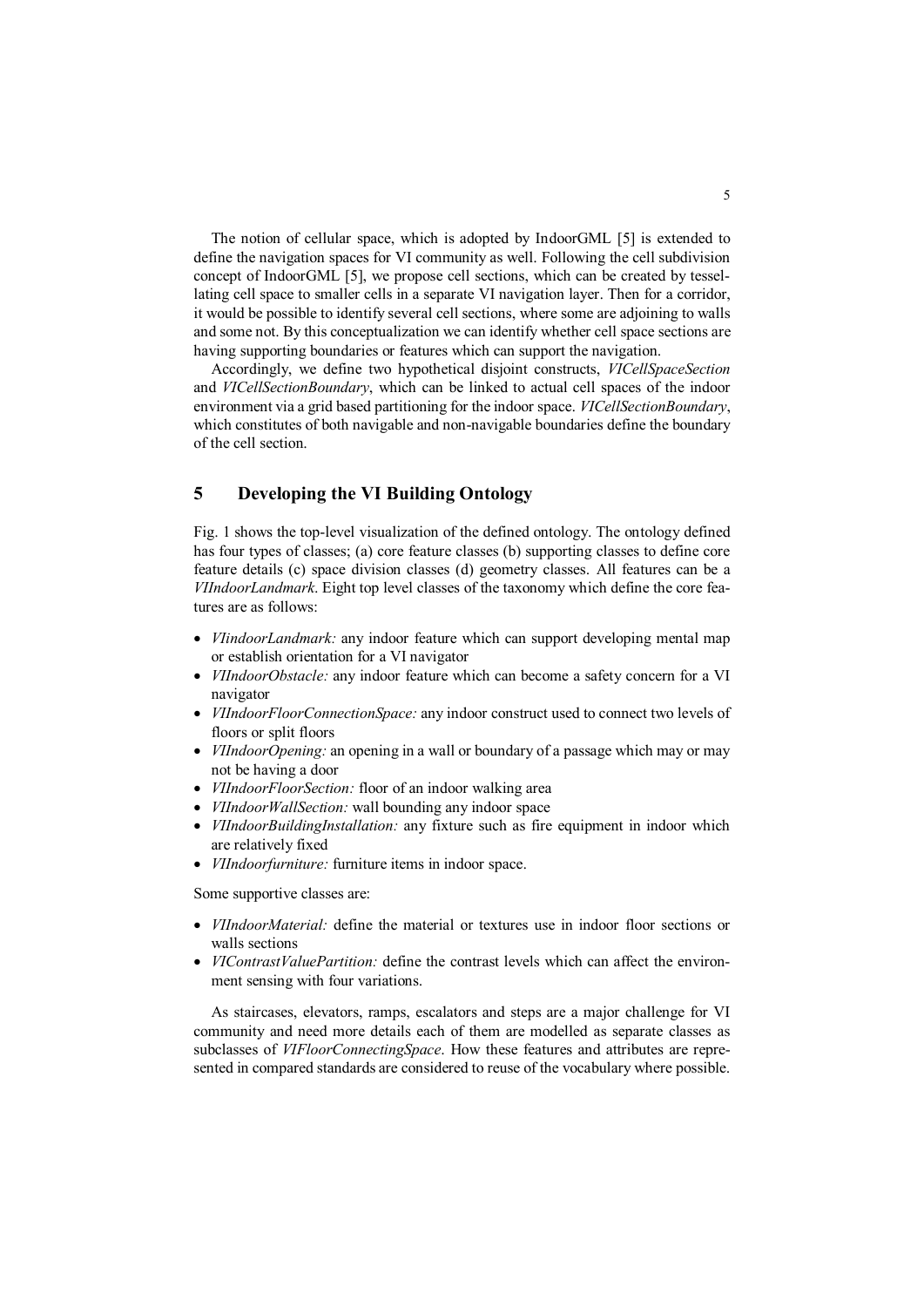

**Fig. 1.** Top Level Ontology for VI building features (inset shows the link with geometry class)

Three obstacle types are defined based on the part of the body it would affect and from which side it can affect. *VIObstacle* can be either a *VIBuildingInstallations*, *VIBuildingFurniture, VIHumanClutter* or a *VIRandomItems*.

#### **6 Discussion**

The ontology defined can be used in different ways to support the concerned community. First, formal queries based on SPARQL or GeoSPARQL[20] can be derived , by integrating with user preferences, to answer questions such as whether a particular room in a building is easily accessible by a VI user who has lost the central vision. Second, the building data models and data collection platforms can consider this ontology when defining indoor data schemes so that sufficient levels of data are recorded. With the increasing possibilities of recording indoor building data via LIDAR, mobile mapping, Indoor OSM and real-time object identification, the ontology defined can assist in identifying what data to capture and store to support VI navigation.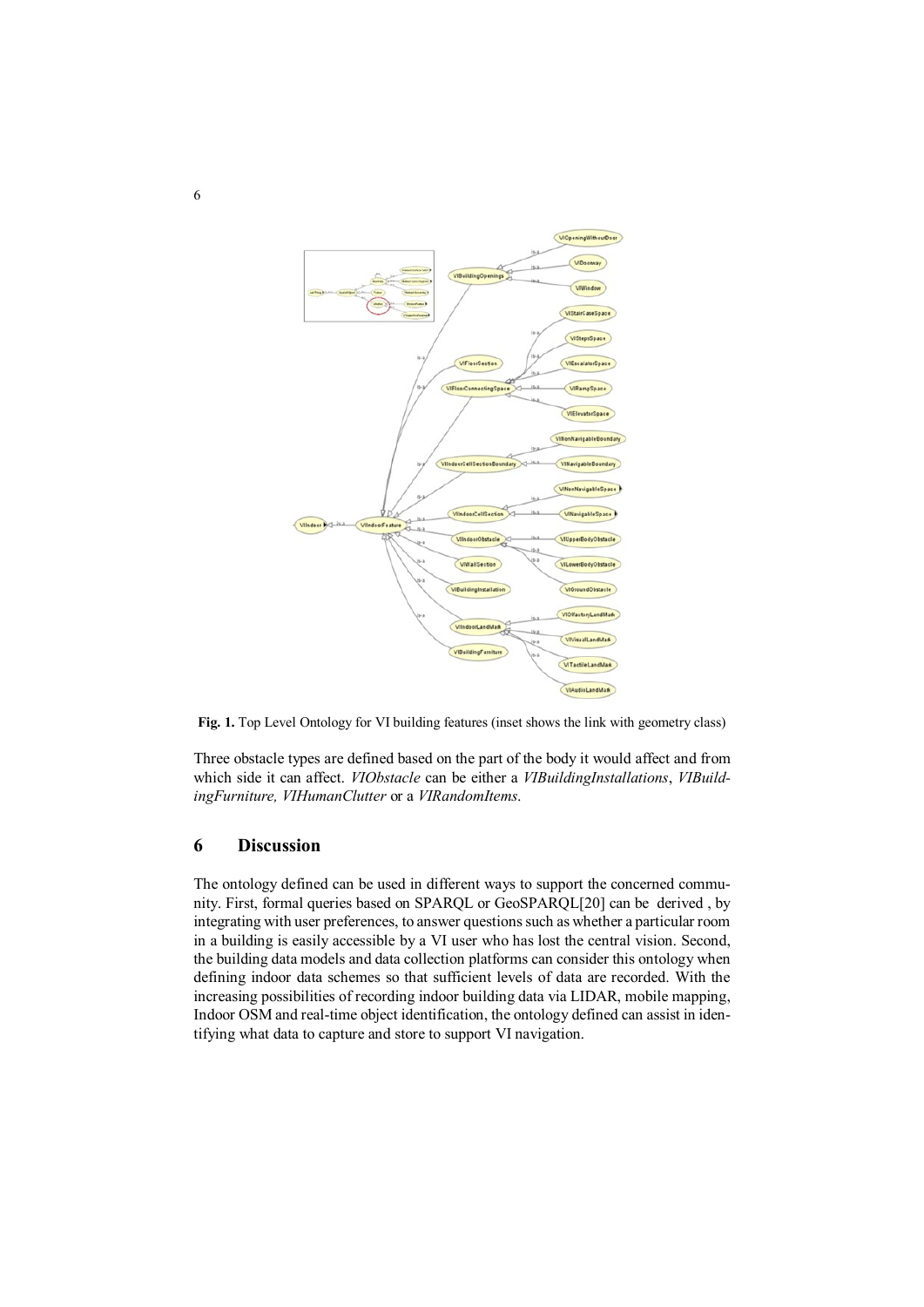Third, VI navigation models could be derived based on the ontology as the foundation. As the building space is conceptualized with a space model coupled with se-mantic information and relationships, a VI navigation focused building model can be defined which can later be utilised for navigation modelling. Such a model would be useful in route determination and navigation instruction formation which would include landmarks, obstacles and other VI user specific constructs as inputs.

Though the ontology is attempted to be comprehensive, there are features which are not addressed; some of the features modelled would have attributes which vary with time (e.g: human clutter); the requirements of the VI community as well as building features can vary between geographic areas (e.g: tactile markers).The proposed ontology is influenced by the IndoorGML specification [5], however it differs in the (a) way the indoor space is conceptualized and represented and (b) in the classification of building features, properties and relationships.

Finally, comprehensive rules should be derived and tested to verify the ontology and check the consistency before it is used for actual instances of complex building data. The next stage of this work is to look at (a) formal testing and deriving route determination rules with the defined ontology (b) deriving navigation model for VI people, especially as an extension for IndoorGML using the derived ontology as the basis.

## **7 Conclusion**

A building ontology specifically serving VI navigation needs is defined in this study. The unique requirements of the VI community is identified by analysing the VI information requirement from  $O & M$  perspective and conceptualized the indoor areas accordingly. It is capable of representing building feature semantics and use hypothetical constructs to model navigable areas for VI users. The ontology defined would be useful in different ways to develop more useful indoor navigation tools for VI community and open for enhancements as well.

#### **Acknowledgment**

This study is initially supported by COPRS scholarship from the Curtin University, as per its affiliation with SLIIT, Sri Lanka and now being supported by the Research Training Program (RTP), Australian Government. Support provided by the Association for the Blind,WA and Ms. Manique Gunaratne , EFC's ICT Training Centre for the Visually Impaired, Colombo are kindly acknowledged.

#### **References**

- 1. Fallah, N., Apostolopoulos, I., Bekris, K., Folmer, E.: Indoor Human Navigation Systems: A Survey. Interacting with Computers 25, 21-33 (2013)
- 2. National Construction Code, https://ncc.abcb.gov.au/ncc-online/NCC, last accessed 2019/05/10